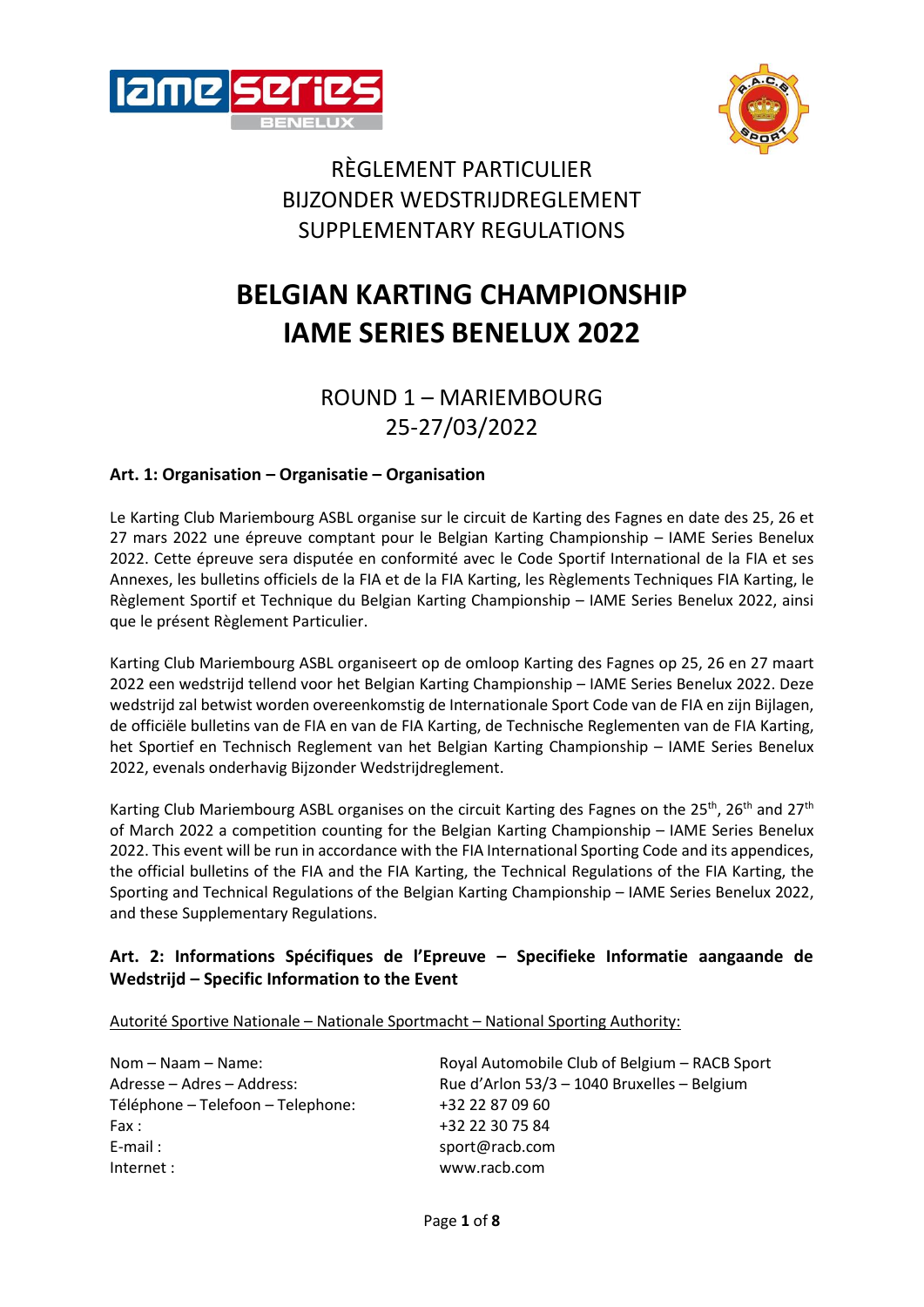



#### Organisateur – Organisator – Organiser:

Nom – Naam – Name: Karting Club Mariembourg ASBL Adresse – Adres – Address: Route du Karting 13 – 5660 Mariembourg – Belgium E-mail : olivier@kcmariembourg.com Internet : www.iameseriesbenelux.com

Circuit – Omloop – Circuit:

Nom – Naam – Name: Karting des Fagnes Téléphone – Telefoon – Telephone : +32 60 31 26 70 E-mail : info@kartingdesfagnes.com Internet : www.kartingdesfagnes.com

Adresse – Adres – Address: Route du Karting 13 – 5660 Mariembourg – Belgium

### Classes Admises – Toegestane Klassen – Authorized Categories:

- Mini Rookie
- Mini
- X30 Junior
- X30 Senior
- X30 Senior Cup
- X30 Master (+ Gentleman)
- X30 Super Shifter (+ Master)

#### Particularités Circuit – Bijzonderheden Omloop – Features Track:

| Longueur – Lengte – Length:<br>Sens de la Course – Richting – Direction: | $1.380 \text{ m}$<br>Sens des aiguilles de la montre $-$ uurwijzerzin $-$ |
|--------------------------------------------------------------------------|---------------------------------------------------------------------------|
|                                                                          | clockwise                                                                 |
| Pole Position :                                                          | $droite - rechts - right$ hand side                                       |

Timing

Voir annexe – zie bijlage – see appendix

Enregistrement du Matériel – Registratie van het Materieel – Registration of the Material:

Lieu – Plaats – Location: Parc d'assistance – service park – servicing park

Vérifications Administratives – Administratieve Controle – Administrative Checks:

Lieu – Plaats – Location: Salle de briefing au 1° étage Briefingzaal op de 1<sup>e</sup> verdieping Briefing Room 1st floor

Horaire – Tijdstip – Time : voir timing – zie timing – see timing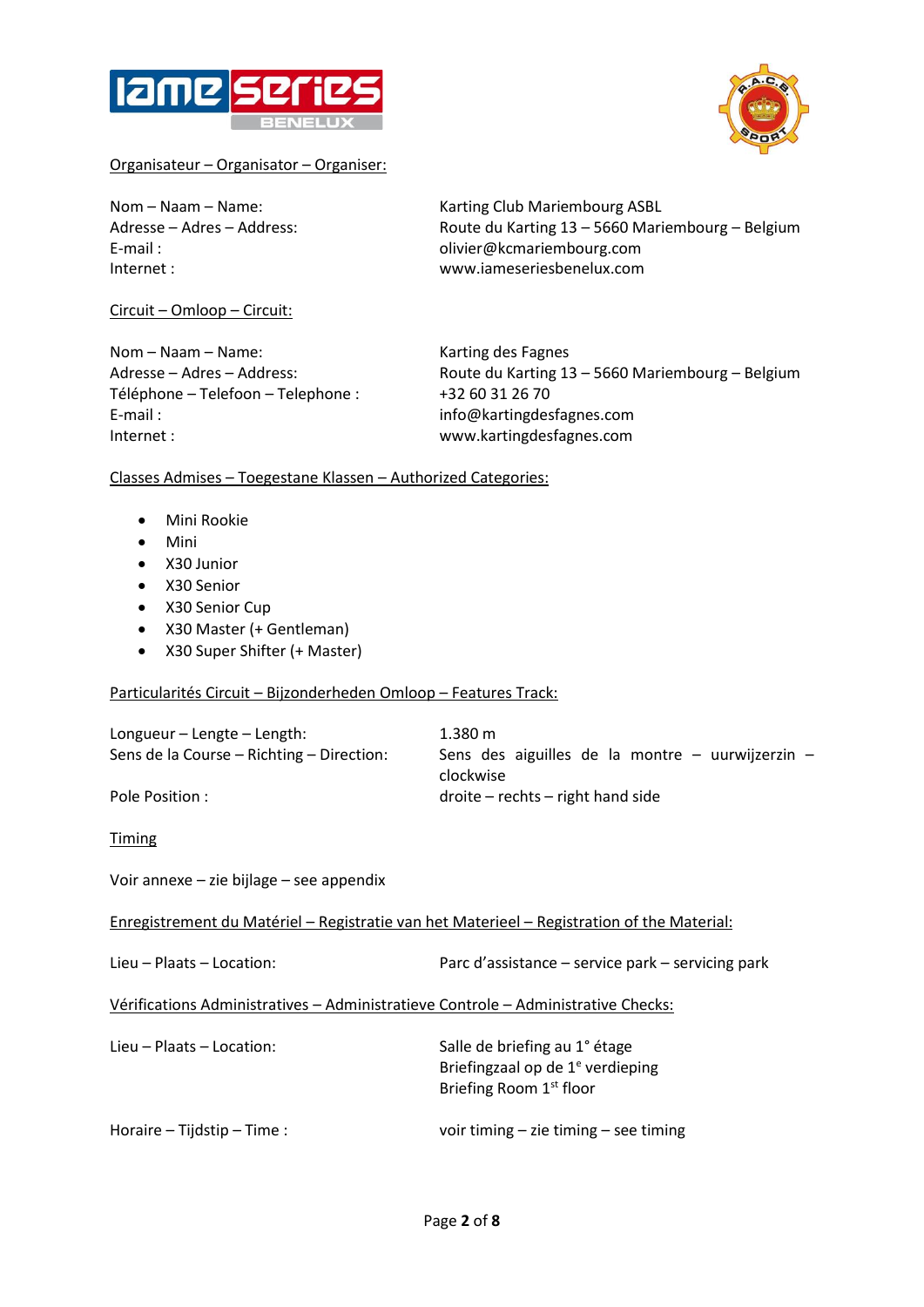





| Lieu – Plaats – Location:                                                      | Salle de briefing au 1° étage<br>Briefingzaal - $1^e$ verdieping<br>Briefing room $-1$ <sup>st</sup> floor |
|--------------------------------------------------------------------------------|------------------------------------------------------------------------------------------------------------|
| Horaire – Tijdstip – Time :                                                    | voir timing $-$ zie timing $-$ see timing                                                                  |
| Tableau Officiel d'Affichage - Officieel Uithangbord - Official Notice Board : |                                                                                                            |
| Lieu – Plaats – Location :                                                     | A côté de la cafétéria<br>Naast de cafetaria<br>Next to the cafeteria                                      |

## **Art. 3: Pilotes Admis – Toegelaten Piloten – Authorized Drivers**

Cette épreuve est inscrite au Calendrier Sportif National du RACB Sport en tant qu'épreuve "OPEN". Chaque pilote et chaque concurrent doit être détenteur d'une licence valable, qui ne fait pas l'objet d'une suspension.

Deze wedstrijd is ingeschreven op de Nationale Sport Kalender van de RACB Sport als "OPEN" wedstrijd. Elke piloot en deelnemer dient in het bezit te zijn van een geldige licentie, die geen voorwerp uitmaakt van een schorsing.

This meeting is listed on the National Sporting Calendar of the RACB Sport as an "OPEN"-meeting. Each driver and entrant must have a valid licence, which is not subjected to suspension.

# **Art. 4: Comité d'Organisation – Organizerend Comité – Organisation Committee**

### *Officiels – Officiëlen – Officials*

Collège des Commissaires Sportifs – College van Sportcommissarissen – Stewards of the Meeting :

|           | • Président – Voorzitter – Chairman : | Wim COOLS (RACB 3481)        |
|-----------|---------------------------------------|------------------------------|
| $\bullet$ | Membres – Leden – Members :           | Ronald BARBIERE (RACB 1954)  |
|           |                                       | Bernard NAVARRO (FFSA 59108) |

Commissaires Techniques – Technische Commissarissen – Scrutineers:

• Responsable – Verantwoordelijke – Chief :

|           |                             | Christian THONON (RACB 2579)     |
|-----------|-----------------------------|----------------------------------|
| $\bullet$ | Membres - Leden - Members : | Jean-Pierre BAUDRY (FFSA 58838)  |
|           |                             | Monique BAUDRY (FFSA 146264)     |
|           |                             | Pascal BINARD (FFSA 63035)       |
|           |                             | Nicole VANDENBROUCKE (RACB 3719) |
|           |                             | Vera VAN DE VELDE (RACB 4090)    |
|           |                             | Liam VAN DE WOUWER (RACB 4091)   |
|           |                             | Willy VANHOUTTE (RACB 3632)      |
|           |                             |                                  |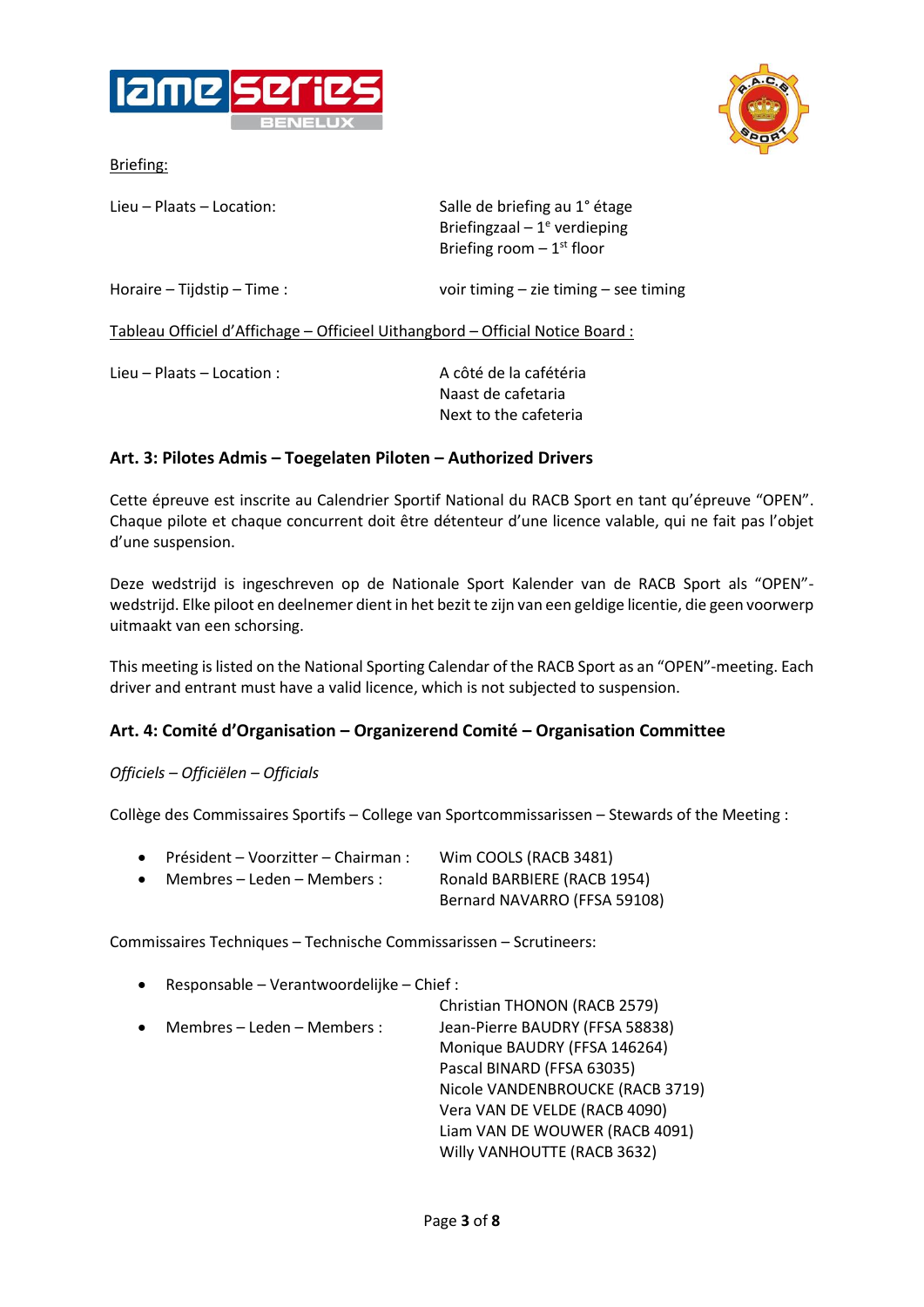



Directeur de Course – Wedstrijdleider – Clerk of the Course: Gilbert DAMON (FFSA 97294)

| Directeurs de Course Adjoint - Adjunct Wedstrijdleiders - Deputy Clerk of the Course:        | Jean-Louis CAMUS (FFSA 62561)<br>Patrice GUILMOT (RACB 3395)                                                                   |  |
|----------------------------------------------------------------------------------------------|--------------------------------------------------------------------------------------------------------------------------------|--|
| Secrétaire – Secretaris – Secretary :                                                        | Elodie GLOAGUEN (FFSA 250989)                                                                                                  |  |
| Chronométreur - Tijdsopnemer - Timekeeper : Victor ROSEN (SBF 104976)                        | Meik WAGNER (SBF 75254)                                                                                                        |  |
| Contrôle des Licences - Licentiecontrole - Licence Checks : Wendy VAN COPPENOLLE (RACB 3287) |                                                                                                                                |  |
| Docteur - Arts - Doctor:                                                                     | Dr. Thierry SCHOOTE (RACB 3911)                                                                                                |  |
| Relation Concurrent - Relatie Deelnemes - Competitors Relations:                             | Olivier CEBE (FFSA 108122)                                                                                                     |  |
| Juges de Fait - Feitenrechters - Judges of Fact ***:                                         | Sandrine BARTHELEMY (RACB 4045)<br>Vincent DASSELEER (RACB 3896)<br>Freddy DUJARDIN (RACB 3723)<br>Fabian EUCHAMPS (RACB 3902) |  |

\*\*\* : Conformément à l'Article 11.16 du Code Sportif International, les Juges de Fait auront les attributions suivantes : constatations des incidents pendant le déroulement de l'épreuve, ainsi que, selon leur avis, de tout autre comportement ayant un caractère dangereux et/ou contraire à l'esprit sportif.

Alexandre MAGIS (RACB 3206)

\*\*\* : Comform Artikel 11.16 van de Internationale Sport Code heeft de feitenrechter de volgende bevoegdheden : vaststellen van incidenten tijdens het verloop van de wedstrijd, evenals gelijk welk gedrag dat hij als gevaarlijk en/of tegen de sportieve geest inschat.

\*\*\*: In accordance with Article 11.16 of the International Sporting Code, the Judges of Fact can judge the following facts: ascertainment of incidents during the meeting, as well as every fact which they deem dangerous or not in compliance with the sporting spirit.

#### **Art. 5: Laissez-Passer Parc d'Assistance – Doorlaatbewijs Servicepark – Pass Servicing Park**

Chaque pilote recevra durant le Contrôle Administratif 2 laissez-passer (bracelets) pour le Parc d'Assistance : 1 pilote + 1 mécanicien. Ces laissez-passer sont valables pour toute la durée de l'épreuve. En cas de perte, de nouveaux bracelets ne seront pas rendus.

Un préparateur peut obtenir maximum un laissez-passer supplémentaire (voir Règlement Sportif).

\*\*\*

Elke piloot ontvangt tijdens de Administratieve Controle 2 doorlaatbewijzen voor het Servicepark : 1 piloot + 1 mecanicien. Deze doorlaatbewijzen zijn geldig voor de volledige duur van de meeting. In geval van verlies zullen geen nieuwe doorlaatbewijzen worden gegeven.

Een tuner kan maximaal één bijkomend doorlaatbewijs bekomen (zie Sportief Reglement).

\*\*\*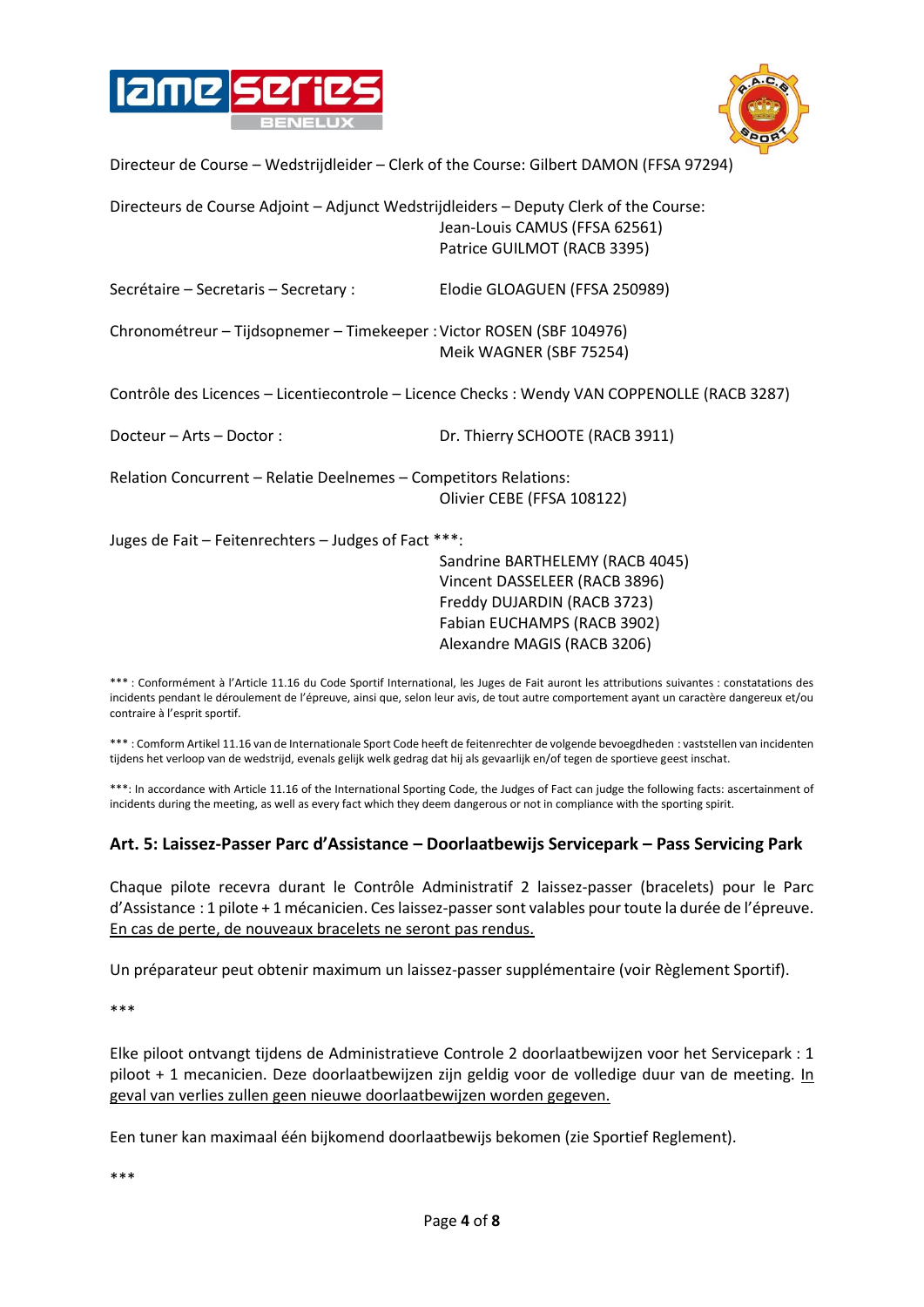



During the Administrative Checks, each driver will receive 2 passes (bracelets) for the Servicing Park: 1 driver + 1 mechanic. These passes are valid for the whole duration of the meeting. Lost passes will not be replaced.

A tuner can obtain a maximum of one extra pass (see Sporting Regulations).

## **Art. 6: Paddocks – Paddock – Paddocks**

L'Organisateur attribuera un emplacement au pilote ou à son team. Les paddocks sont divisés en places numérotées de 6m x 8m. Les paddocks seront accessibles à partir du 24/03/2022. Les voitures personnelles, les caravanes, les mobil homes, … seront interdits dans le paddock.

De Organisator zal een plaats aan de rijder of zijn team toekennen. De paddock is opgedeeld in genummerde plaatsen van 6m x 8m. De paddockplaatsen kunnen worden ingenomen vanaf 24/03/2022. Persoonlijke voertuigen, caravans, mobilhomes, ... zijn verboden in de paddock.

The Organiser will assign a place to the driver or his team. The paddocks are divided in numbered places of 6m x 8m. Entrance to the paddock is admitted from 24/03/2022. Private vehicles, caravans, mobilhomes, … are prohibited in the paddock.

# **Art. 7: Chronométrage – Tijdswaarneming – Timekeeping**

Tous les pilotes doivent être en possession d'un transpondeur du type AMB TranX160 ou X2 et doivent communiquer le numéro de ce transpondeur. Si un pilote se présente lors de l'épreuve sans transpondeur, l'Organisateur lui louera au prix de 30€ un transpondeur à placer sur leur kart. Ce transpondeur sera soit repris par nos services ou sera obligatoirement remis au secrétariat de l'épreuve à la fin de celle-ci ou dès l'abandon d'un pilote. En cas de perte ou de destruction de celle-ci, le pilote payera le prix d'un nouveau transpondeur de ce type (280 €). Le transpondeur doit être installé à l'arrière du baquet, et doit être installé à partir des essais non-qualificatifs.

Alle rijders moeten in het bezit zijn van een transponder van het type AMB TranX160 of X2 en moeten het nummer van deze transponder meedelen. Als een rijder zich voor de wedstrijd aanbiedt zonder transponder, zal de Organisator the Organiser Organisator zal verhuren aan 30€ een transponder op de kart te plaatsen. Deze transponder wordt overgenomen door ons worden genomen of noodzakelijkerwijs worden overhandigd aan het secretariaat van het evenement op het einde van dit of vroegtijdige stopzetting van een chauffeur.. In geval van verlies of vernieling van dit exemplaar zal de piloot de prijs van een nieuwe transponder van dit type moeten betalen (280 €). De transponder dient aan de achterzijde van de stoel geplaatst te worden en dient geïnstalleerd te zijn vanaf de nietkwalificatietrainingen.

Every driver has to be holder of a transponder of the type AMB TranX160 or X2and must communicate the number of the transponder. If a driver presents himself at the meeting without transponder, the organizer will rent a transponder for the price of 30€ to be placed on their kart. This transponder will either be picked up by our services or will be handed over to the secretariat of the event at the end of it or upon the abandonment of a driver. In case of loss or destruction of this transponder, the driver will have to pay the price of a new transponder of the same type (280  $\epsilon$ ). The transponder has to be installed at the backside of the seat, and needs to be fitted from the non-qualifying practices on.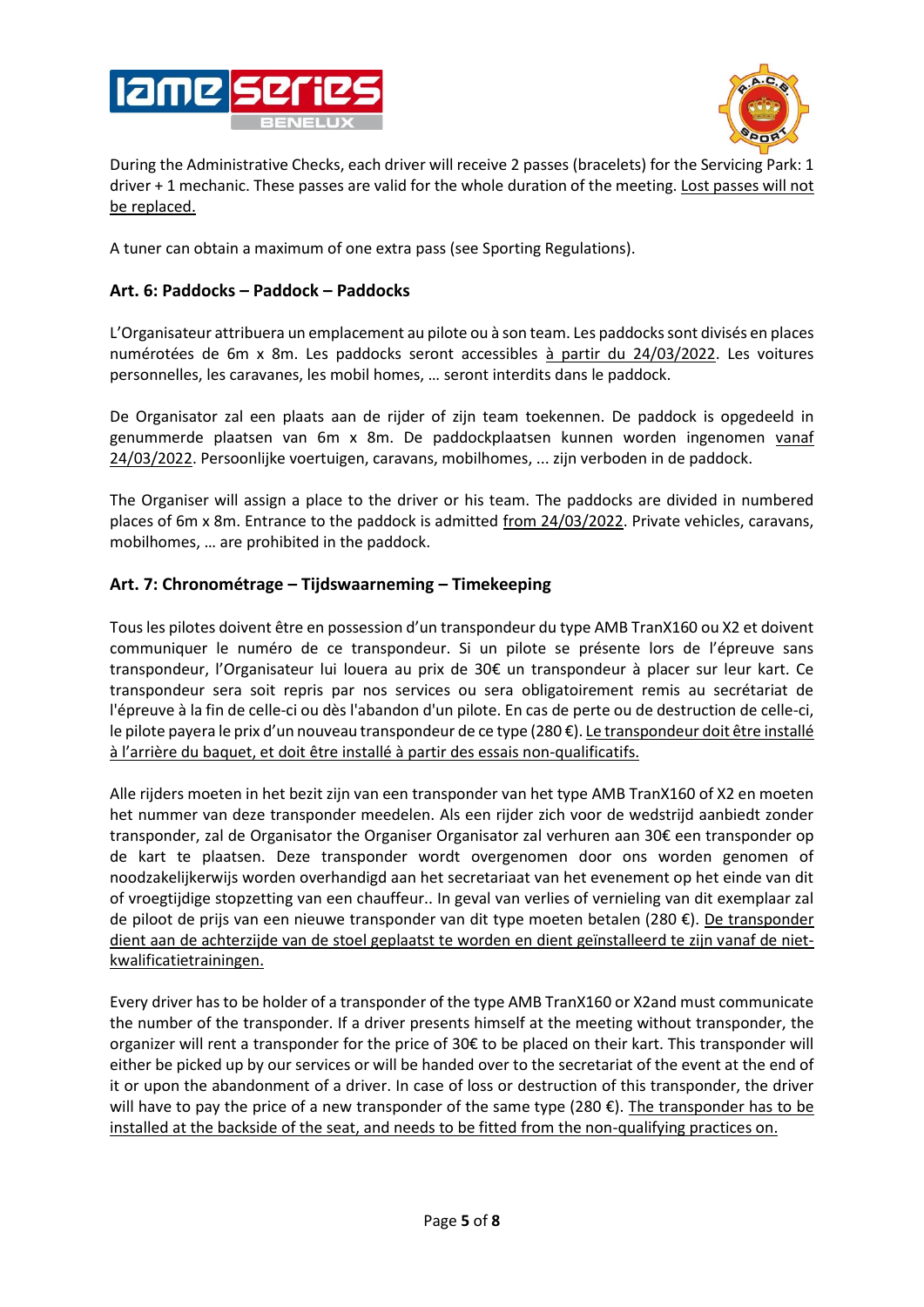



# **Art. 8: Sécurité – Veiligheid – Safety**

Sur ordres des pompiers et pour des raisons de sécurité, il est strictement interdit d'utiliser tout appareil risquant de provoquer le feu dans la zone du paddock, du Parc d'Assistance, du Parc Fermé, de la Prégrille, de la grille de départ et le long du tracé. Il est également interdit de cuisiner dans les paddocks. Toutes les infrastructures catering seront installées à l'extérieur du paddock à un emplacement désigné par l'Organisateur. Chaque tente sera équipée du nombre d'extincteurs à poudre de 6 kg du type ABC équivalent au nombre de karts hébergés dans celle-ci. Chaque tente pourra être contrôlée et en cas de non-respect de législature en vigueur, le pilote, concurrent ou team concerné sera obligé de se mettre en conformité. Dans le cas contraire, le pilote, concurrent ou team sera convoqué pas le Collège des Commissaires Sportifs.

Op bevel van de brandweer en om veiligheidsredenen is het verboden apparaten te gebruiken die vuur kunnen veroorzaken in de paddock, in het Servicepark, in het Parc Fermé, op de Pré-grid, op de Startgrid en langsheen de omloop. Het is tevens verboden om in de paddock te koken. Alle cateringinfrastructuren dienen opgebouwd te worden buiten de paddock, op een plaats die de Organisator zal toewijzen. Elke infrastructuur dient met hetzelfde aantal poederbrandblussers van 6 kg van het type ABC uitgerust te zijn als het aantal karts dat zich in deze infrastructuur bevindt. Elke tent kan gecontroleerd worden en, in geval van regelovertreding, zal de piloot, de deelnemer of het team zich in regel moeten stellen. Indien dit niet gebeurt zal de piloot, de deelnemer of het team zich voor het College van Sportcommissarissen moeten verantwoorden.

By order of the fire brigade and for safety reasons, it is strictly forbidden to use any device that can provoke fire in the paddock, in the Servicing Park, in Parc Fermé, in the Pre-Grid area, at the Starting Grid or along the track. It is also strictly forbidden to cook in the paddock. All catering structures will be located at the outside of the paddock at a place designated by the Organiser. Each structure must be equipped with the same number of fire extinguishers, 6kg of the type ABC, as the number of karts placed inside the structure. Each structure can be checked and in case of non-respect of the regulations in force, the driver, entrant or team will have to adhere the rules. If they fail to do so, the driver, entrant or team will be summoned by the Stewards of the Meeting.

### **Art. 9: Abandon de Recours – Afstand van Verhaal – Waiver of Liability**

Il est obligatoire pour tous les pilotes de signer l'Abandon de Recours. Lorsque le pilote est mineur d'âge, soit un parent, soit le tuteur, soit la personne responsable devra signer le document, et ceci avant de participer aux essais non-qualificatifs.

Elke rijder is verplicht om het Afstand van Verhaal te ondertekenen. Indien de piloot minderjarig is, dient een ouder, een voogd of een verantwoordelijke het document te ondertekenen, en dit voor deelname aan de niet-kwalificatietrainingen.

Each driver must sign the Waiver of Liability. If the driver is minor, the parent, the legal guardian or the responsible must sign the document, and this before participating at the non-qualifying practices.

### **Art. 10: Assurance – Verzekering – Insurance**

L'Organisateur a souscrit une assurance en conformité avec les dispositions de loi en vigueur. Une copie de cette police est disponible au Secrétariat.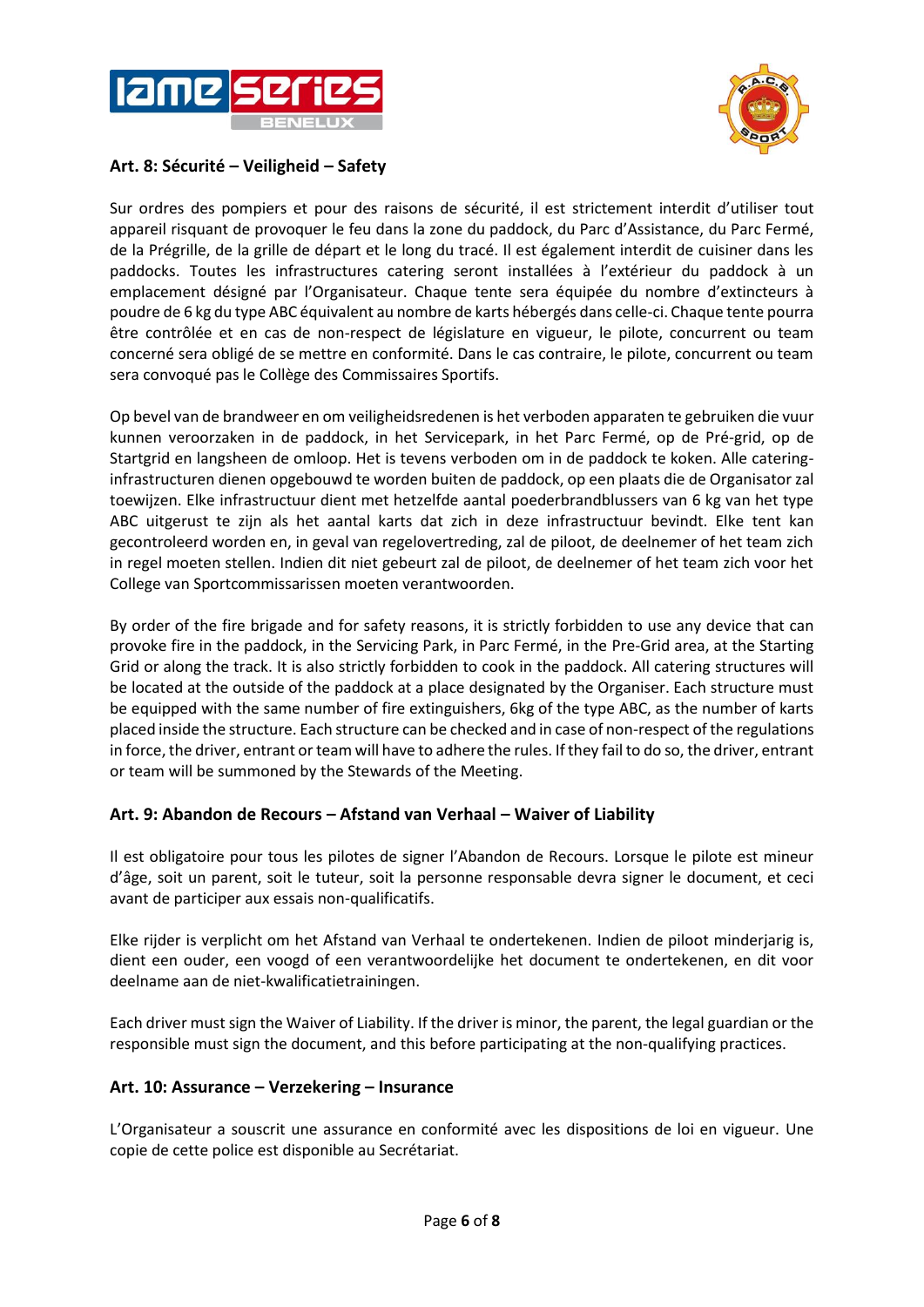



De Organisator heeft een verzekering onderschreven conform de van kracht zijnde wettelijke bepalingen. Een copie van deze polis is beschikbaar op het Secretariaat.

The Organiser has subscribed an insurance policy in conformity with the legal prescriptions. A copy of the policy is available at the Secretary Office.

#### **Art. 11 : Divers – Varia – Miscellaneous**

Après la fin de la dernière course de la journée, il est interdit d'effectuer des tests moteurs dans l'enceinte du paddock et ceci sous peine d'amende.

Na het einde van de laatste wedstrijd van de dag is het verboden om motortesten uit te voeren in de paddock, en dit op straf van een boete.

After the end of the last race of the day, it is forbidden to carry out motor tests in the paddock, on penalty of a fine.

\*\*\*

Si le pilote effectue un changement de concurrent au cours de l'année, il devra obligatoirement prévenir l'organisateur.

Indien de piloot tijdens het jaar van deelnemer verandert, dient hij verplicht de organisator te verwittigen.

If a driver changes his entrant during the year, he must mandatory notify the Organiser.

\*\*\*

Le drapeau bleu à diagonales rouges sera utilisé, en finale, par la direction de course, dans toutes les catégories.

De blauwe vlag met rode diagonalen zal in de finale worden gebruikt door de wedstrijdleider in alle categorieën.

The blue flag with red stripes will be used, in the final, by the Clerk of the Course, in all categories.

\*\*\*

Droit de réclamation : Le montant du droit de réclamation fixé par le RACB Sport : € 500 Droits d'appel : Le montant du droit d'appel national (RACB Sport) : € 1.000 Le montant du droit d'appel international (FIA) : € 6.000